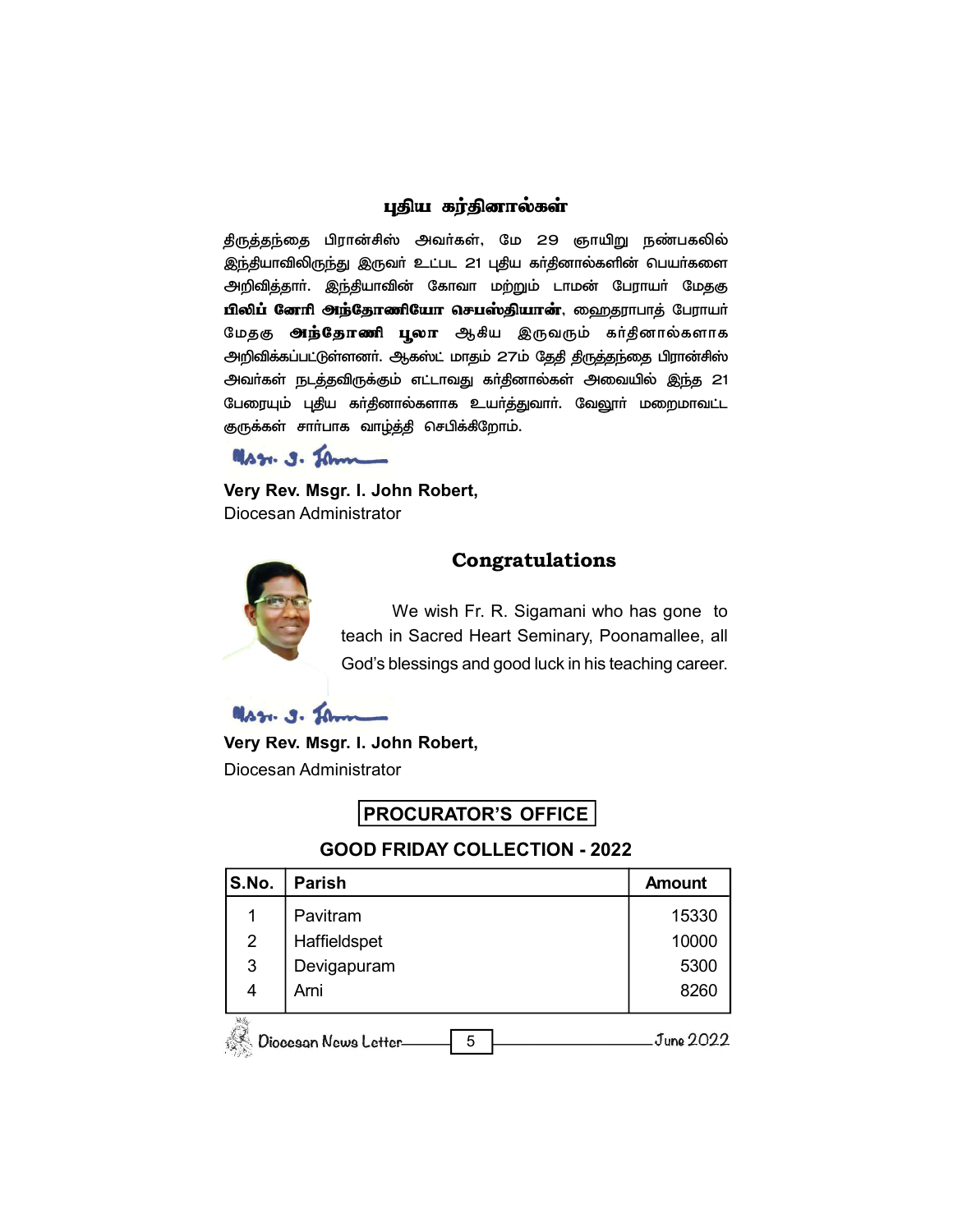| 5                 | C.Nammiandal    | 37000  |
|-------------------|-----------------|--------|
| 6                 | Sipcot          | 10000  |
| 7                 | Randamkorattur  | 2370   |
| 8                 | Thiruvannamalai | 50000  |
| 9                 | Kariyandal      | 11000  |
| 10                | Katpadi         | 25000  |
| 11                | Thirumalpadi    | 4000   |
| $12 \overline{ }$ | Vaniyambadi     | 6500   |
| 13                | Parasur         | 2000   |
| 14                | Nallur          | 3500   |
| 15                | Uriurkuppam     | 5000   |
| 16                | Koviloor        | 25370  |
| 17                | Udayarkuppam    | 5000   |
| 18                | Kilnathur       | 3700   |
|                   | Total           | 229330 |

Thanks for all those who have alredy remitted the Good Friday Collection and May I request to give those who have not yet given.

### Very Rev. Fr. A.Kulandesu

Procurator

#### குடும்பநலப் பணிக்குழு

திருமணத் தயாரிப்பு வகுப்புகள்

அன்பு பங்குத்தந்தையா்களே!

உங்கள் அனைவருக்கும் வாழ்த்துக்களும் பாராட்டுக்களும்!

திருமணத் தயாரிப்பு வகுப்புகளுக்கு மிகுந்த முக்கியத்துவம் கொடுத்து தங்கள் பங்கு இளையோர்களை தவறாமல் அனுப்பிவைப்பதற்காக உங்களை மனதார பாராட்டுகிறேன்.

தற்போது 80% பங்கைச் சாா்ந்த இளையோா் திருமணத் தயாாிப்பு வகுப்பில் தவறாது பங்கு கொள்கின்றனர். இன்னும் இருக்கின்ற 20% பங்குகள் பங்கு கொண்டால் மிகவும் சிறப்பாக இருக்கும். எனவே பங்குத்

| Diocesan News Letter | June 2022 |
|----------------------|-----------|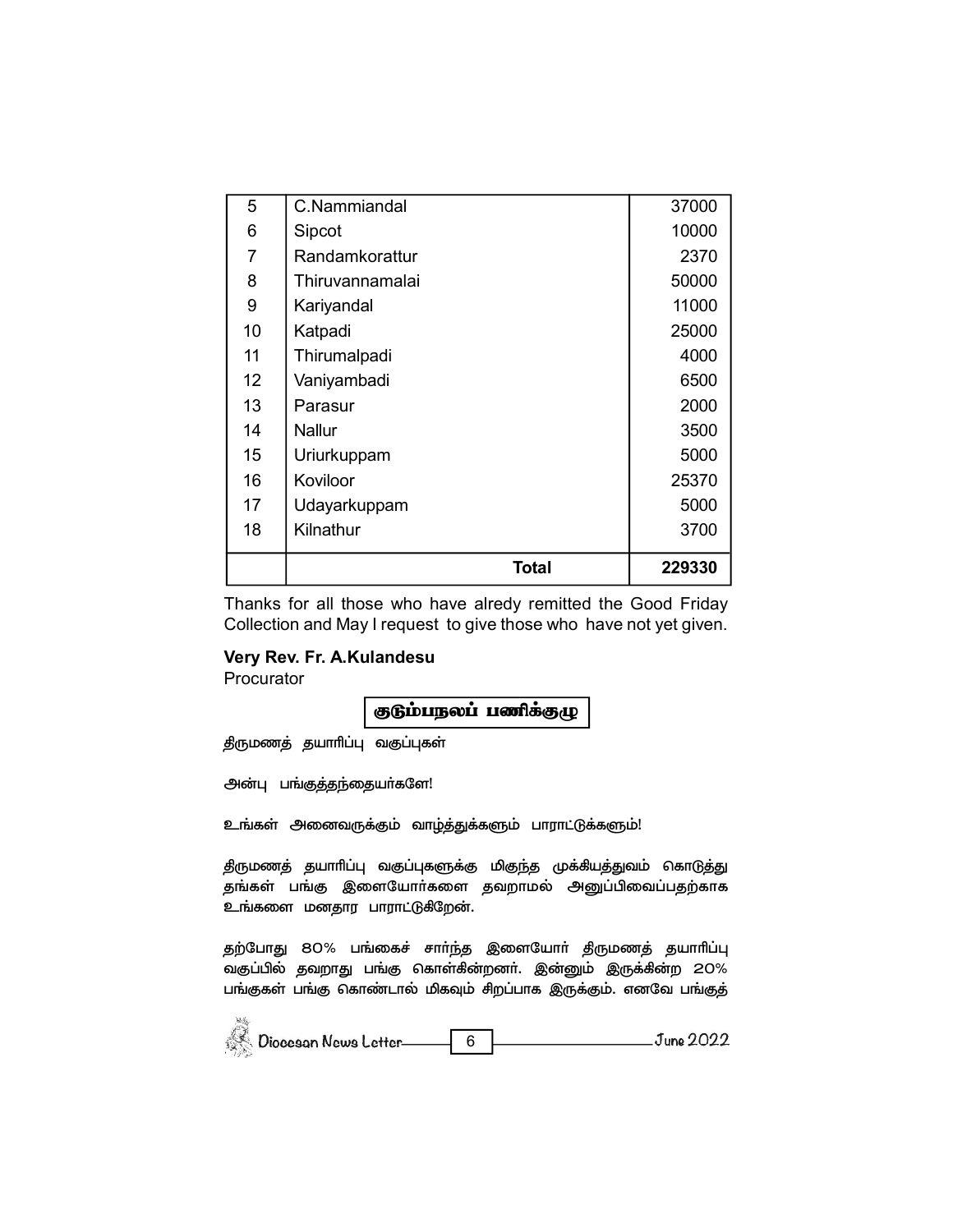தந்தையர்கள் தங்கள் பங்கு இளையோரை உற்சாகப்படுத்தி அனுப்பிவைக்குமாறு கேட்டுக்கொள்கின்றேன்.

ஜூன் மாதம்

04.06.2022 உலக மாதா ஆலயம், திருவண்ணாமலை 18.06.2022 ஆயா் இல்லம், வேலூா் நேரம் : காலை 9:00 முதல் மாலை 4:00 மணி வரை

|ஜுலை மாதம்

02.07.2022 உலக மாதா ஆலயம், திருவண்ணாமலை 16.07.2022 ஆயா் இல்லம், வேலூா் நேரம் : காலை 9:00 முதல் மாலை 4:00 மணி வரை

குறிப்பு : முக கவசத்தோடு திருமண வகுப்பிற்கு வரவும்.

தொடா்புக்கு : பேரருட்பணி L. இரமேஷ் அந்தோணி – 98948 91490 திரு. சாமுவேல், வேதியர் - 90478 90703

அருட்பணி. முனைவா் L. இரமேஷ் அந்தோணி, இயக்குநா், மேய்ப்புப்பணி நிலையம், வேலூா்.

.<br>Wa

### **Diocesan Vocation Commission**

The diocesan vocation camp for the year 2022 was held from 02 June to 04 June 2022, at St Francis Xavier Seminary, Veppoor, under

"மாற்றுக் of கலாச் சாரத் தின் the theme இறைவாக்கினர்களாய் வாழ..". The vocation selection committee headed by Msgr. I. John Robert, the Diocesan Administrator, recruited three candidates for the minor seminary formation. The camp and selection process went on well. I extend my sincere thanks to the members of the selection committee for their invaluable support and all the parish priests who motivated and sent their candidates for the vocation camp. I am glad indeed to express my heartfelt thanks and appreciation to Bro. Samson Sundar and Bro. Ashwin Deshmon, who generously lent me a hand to

| Diocesan News Letter |  | June 2022 |
|----------------------|--|-----------|
|----------------------|--|-----------|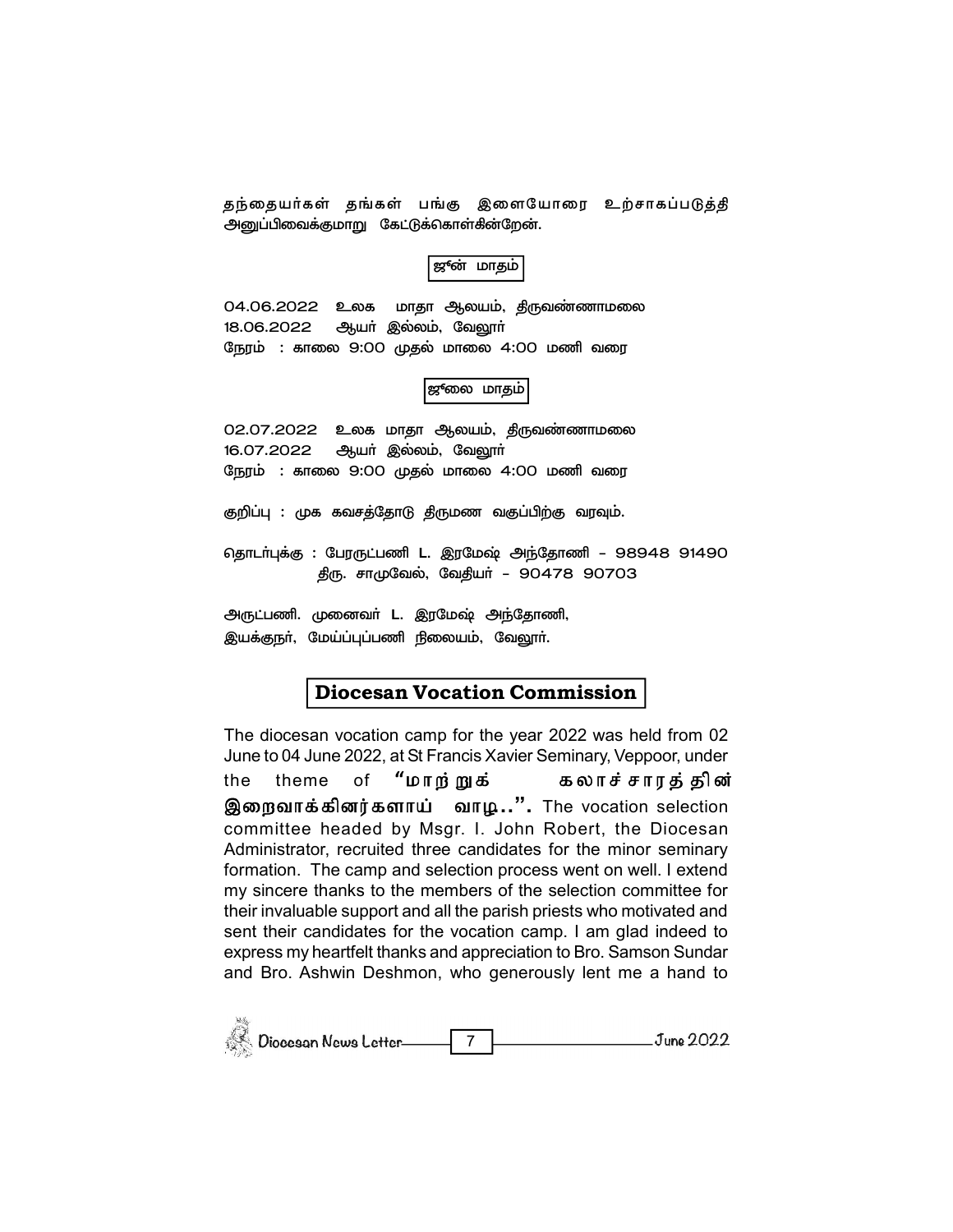organize the camp. I keep requesting all the parish priests to continue to inspire and promote vocations in our parishes.

In Christ Forever Rev. Dr. A. J. Jagadish Rector and Diocesan Vocation Promoter Diocese of Vellore

#### புனித வின்சென்ட் தே பவுல்

15.05.2022 ஞாயிறு காலை 11.00 மணி வேலூர் மத்திய சபையின் ஆலோசனைக் கூட்டம் நடைபெற்றது. 4 வட்டாரசபைத் தலைவா்களும், 5 மத்தியசபை பொறுப்பாளா்களும் கலந்துகொண்டு முக்கிய முடிவுகள் குறித்து பேசப்பட்டது. வேலூா் மறைமாவட்ட பக்த சபைகளின் இயக்குநா் பேரருள்தந்தை ஜெ.ஜெயபிரகாசம் அடிகளார் தலைமை தாங்கினார். சகோ. ம.சாா்லஸ் ஆரோக்கியராஜ் மத்தியசபைத் தலைவா் முன்னிலை வகித்தாா். மத்தியசபையின் மூத்த தலைவா்கள் சகோ. அ.பொியநாயகம், சகோ. அ.தோம்னிக் கலந்துகொண்டனர். பொருளாளர் மு.ஜெயபால் 2019 - 2020 மற்றும் 2020 - 2021 இரண்டு ஆண்டு அறிக்கைகளை சமா்பித்தாா். வட்டார சபைத் தலைவா்கள் சகோ. மாிய அந்தோணி ஜான்சன் (போளூர்), சகோ. ஒய்.டி.மூர்த்தி (காட்பாடி), சகோ. த.ரமேஷ் (தானிப்பாடி), சகோதரி. கிளாரா மெட்டில்டா (வேலூர்) ஆகியோர் கலந்து கொண்டனா்

கூட்டத்தில் பேசி முடிவெடுத்த செய்திகள் :

- 1. சபைக் கையேடு கூறும் விஷயங்களை முழுமையாகக் கடைபிடிப்பது.
- 2. சபையின் பொறுப்பாளர்கள், சபைக் கூட்டங்களில் தவறாமல் கலந்துகொள்ளுதல்.
- 3. தற்போதுள்ள வாட்ஸ்அப் குழுக்களை களைந்துவிட்டு ஒரே ஒரு வாட்ஸ்அப் குழு மத்தியசபை தலைவர் அட்மினாக வைத்து தொடங்குவது.
- 4. கிளைச்சபைகளிலும் முறையாக தேர்வு செய்யப்படாத கிளைச்சபைத் தேர்தல்களை முறைபடுத்தி நடத்திடவும், பங்குதந்தையர்களோடு வட்டார தலைவா்கள் பேசி முறைபடுத்தி நெறிபடுத்துவது என்று  $\frac{1}{2}$

| Diocesan News Letter |  | June 2022 |
|----------------------|--|-----------|
|----------------------|--|-----------|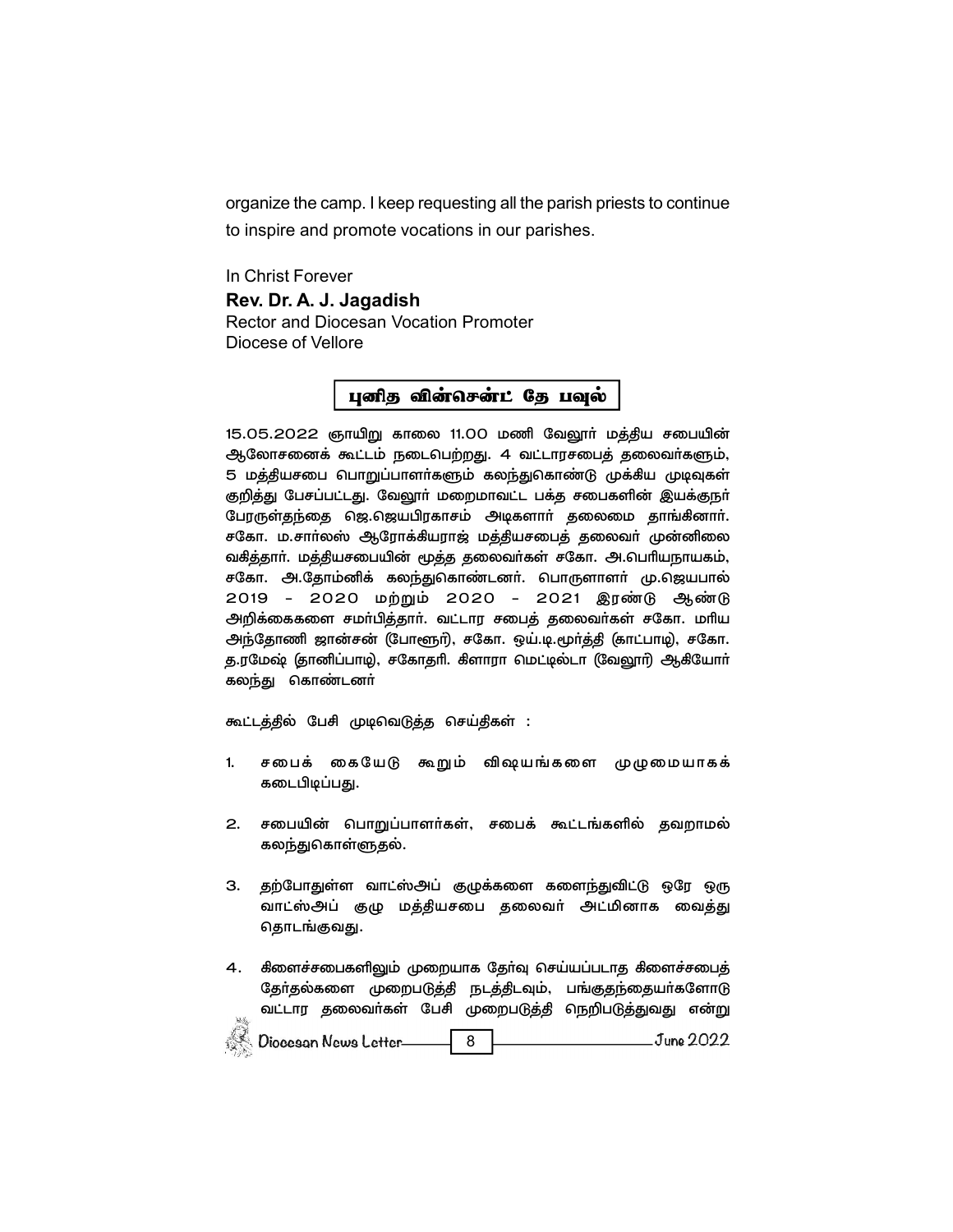முடிவெடுக்கப்பட்டது. இதன்படி பள்ளிகொண்டா கிளைச்சபை, காட்பாடி வட்டார சபையிலும் முறைபடுத்திட கேட்டுக்கொள்ளப்பட்டது.

5. இனிவரும் காலங்களில் சபையின் வளர்ச்சி சபைகளை பார்வையிட்டு செம்மைபடுத்திடவும், துணைத்தலைவர், செயலர், பொருளாளா் மற்றும் மூத்த தலைவா்களோடு இணைந்து ஒருமித்து சபையை உயர்த்திடவும் கேட்டுக் கொள்ளப்பட்டது.

#### வேலூர் மத்தியசபை - வேட்டவலம் வட்டாரசபை

22.05.2022 ஞாயிறு வேட்டவலம் வட்டார சபையின் சார்பாக வட்டாரசபை ஆண்டு விழா, இளம் வின்செந்தியா் ஒருங்கிணைப்பு மற்றும் நலத்திட்டங்கள் வழங்கிய முப்பெரும் விழா நிகழ்வுகள் நடைபெற்றன.

மாணவ – மாணவியருக்கு காலை 9 மணிமுதல் 11 மணிவரை விவிலிய போட்டி, வினாடி வினா, பாடல் போட்டி, விளையாட்டுப் போட்டிகள் நத்தப்பட்டன.

பின்னா் 11 மணிக்கு ஜமீன் கூடலூா் மண்ணின் மைந்தா் அருட்பணி லூா்துசாமி குருத்துவ வெள்ளிவிழா நாயகா் தலைமையில் கூட்டுத் திருப்பலி நிகழ்த்தப்பட்டது. உடன் ஜமீன் கூடலூா் பங்குதந்தை லாசா் வேளாங்கண்ணி, வேட்டவலம் உதவி பங்குத்தந்தை பெலிக்ஸ் கமல் திருப்பலியில் கலந்துகொண்டனா்.

விழாவிற்கு வேட்டவலம் மறைக்கோட்ட முதன்மை குரு பேரருள்திரு. ஆரோக்கியசாமி அடிகளாா் தலைமை தாங்கி, உரை நிகழ்த்தினாா்.

மேலும், வேலூா் மத்தியசபைத் தலைவா் சகோ. சாா்லஸ் ஆரோக்கியராஜ், மூத்த சகோதரா் தோம்னிக் வாழ்த்துரை வழங்கினா். மத்தியசபை துணைத்தலைவா் பெரியநாயகம், பொருளாளா் ஜெயபால், சகோ. மூா்த்தி முன்னிலை வகித்து உரையாற்றினா்.

முன்னதாக வேட்டவலம் வட்டாரசபைத் தலைவர் சகோ. மரிய பிரான்சிஸ்ராஜ் அனைவரையும் வரவேற்றாா். போளூா் வட்டார தலைவா் ஆண்டனி மாிய ஜான்சன், திருவண்ணாமலை வட்டார பொருளா் சகோ. ஜெயராஜ் ஆகியோரும் கலந்து கொண்டனா்.

| يناجحه | Diocesan News Letter | June 2022 |
|--------|----------------------|-----------|
|        |                      |           |

 $\mathcal{M}_{\mathcal{M}}^{\mathcal{L}}$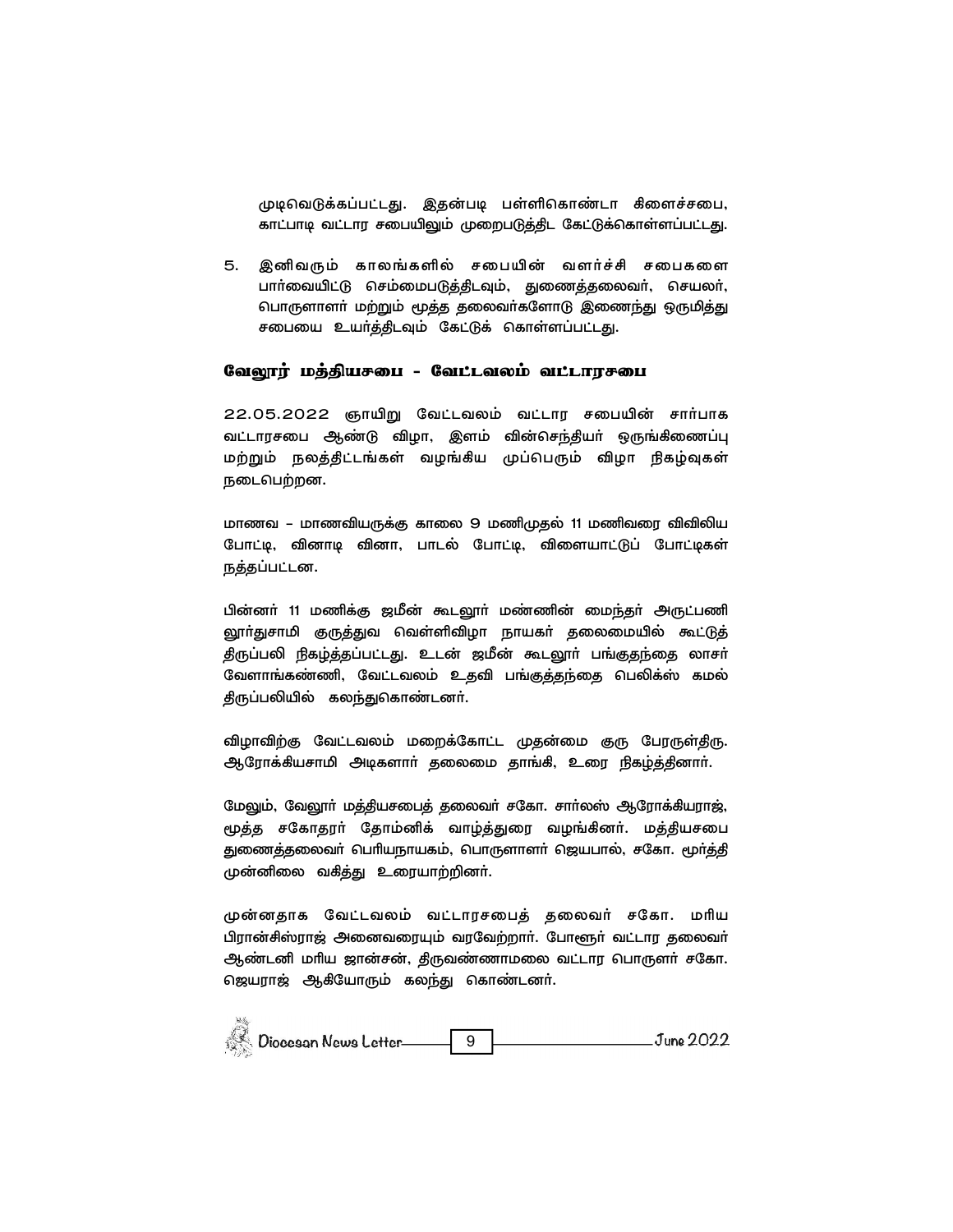நலத்திட்டமாக வட்டார சபை சாா்பாக 6 கிளைச்சபைகளுக்கு தையல் இயந்திரமும், 6 நபா்களுக்கு சுய உதவியாக இட்லிக்கடை வைக்க பாத்திரங்களம் வழங்கப்பட்டது.

போட்டியில் கலந்துகொண்ட மாணவர்களுக்கு திரு. வெங்கடேசன் அவர்கள் நோட்டு, பேனா பரிசுகள் வழங்கினார். இதற்கான ஏற்பாடுகளை பெரியநாயகம், மரிய பிரான்சிஸ்ராஜ், அக்ஸீலியன், சகாயதாஸ், மார்டின் மற்றும் கிளைச்சபை தலைவர்கள் செய்து இருந்தனர்.

பேரருள்திரு. **ஜெ.ஜெயபிரகாசம் ம.சார்லஸ் ஆரோக்கியராஜ்** இயக்குநா், பக்த சபைகள் தலைவா், வேலூா் மத்திய சபை

#### மரியாயின் சேனை

வேலூா் விண்ணேற்பு அன்னை பேராலய, மாியாயின் சேனை வேலூா் கொமித்சியத்தின் கீழ் இயங்கும் கியூரியாக்கள் மற்றும் பிரசிடிய மறு சீா் அமைப்பு பணியும், விரிவாக்கப் பணியும்.

10.5.2022 அன்று புதன்கிழமை மாலை 5 மணிக்கு காட்பாடி கியூரியா கீழ் இயங்கிவந்த புனித சகாய அன்னை பிரசிடியம் காந்திநகரில் பேரருட்பணி அந்தோணிசாமி அடிகளாரின் அழைப்பிற்கிணங்க, அங்கு புதிய உறுப்பினர்கள் சேர்த்து மொத்தம் 15 சீனியர் பெண்கள் பிரசிடியத்தை கொமித்சிய தலைவி, செயலாளரால் தொடங்கப்பட்டு, ஆன்ம இயக்குனரும் பங்குதந்தை அந்தோணிசாமி அடிகளாா் தலைமையில் புதுப்பிக்கப்பட்டு புதிய பிரசிடிய அலுவலா்கள் நியமிக்கப்பட்டு, சேனையின் ஒழுங்குமுறைகள் கட்டுபாடுகள், சேவையின் விவரம் தெளிவாக தலைவியால் விளக்கப்பட்டது. மேலும் ஆன்ம இயக்குனரின் ஆலோசனையும் அறிவுரைகளும் வழங்கப்பட்டு வாக்குறுதி எடுத்துக்கொண்டனா். சேனை சிறந்த முறையில் செயல்பட ஆவண செய்யப்பட்டது.

14.5.22 சனிக்கிழமை மாலை 4 மணியளவில் சேத்துப்பட்டு கியூரியாவின் ராந்தம் கொரட்டூா் பங்குத்தந்தை அருட்பணி நம்பிக்கைராஜ் அடிகளாாின் முயற்சியால் கிளைப்பங்கான சென்னத்தூா், லாடவரம் பங்கில் புதிய பிரசிடியம் துவக்கப்பட்டது. இதில் பக்தசபை இயக்குனா் அருள்முனைவா் ஜெயபிரகாசம் அடிகளாா் திருப்பலி நிறைவேற்றி நற்கருணை பவனியுடன்

| Diocesan News Letter |  | June 2022 |
|----------------------|--|-----------|
|----------------------|--|-----------|

 $\overline{\partial} \overline{\partial}$